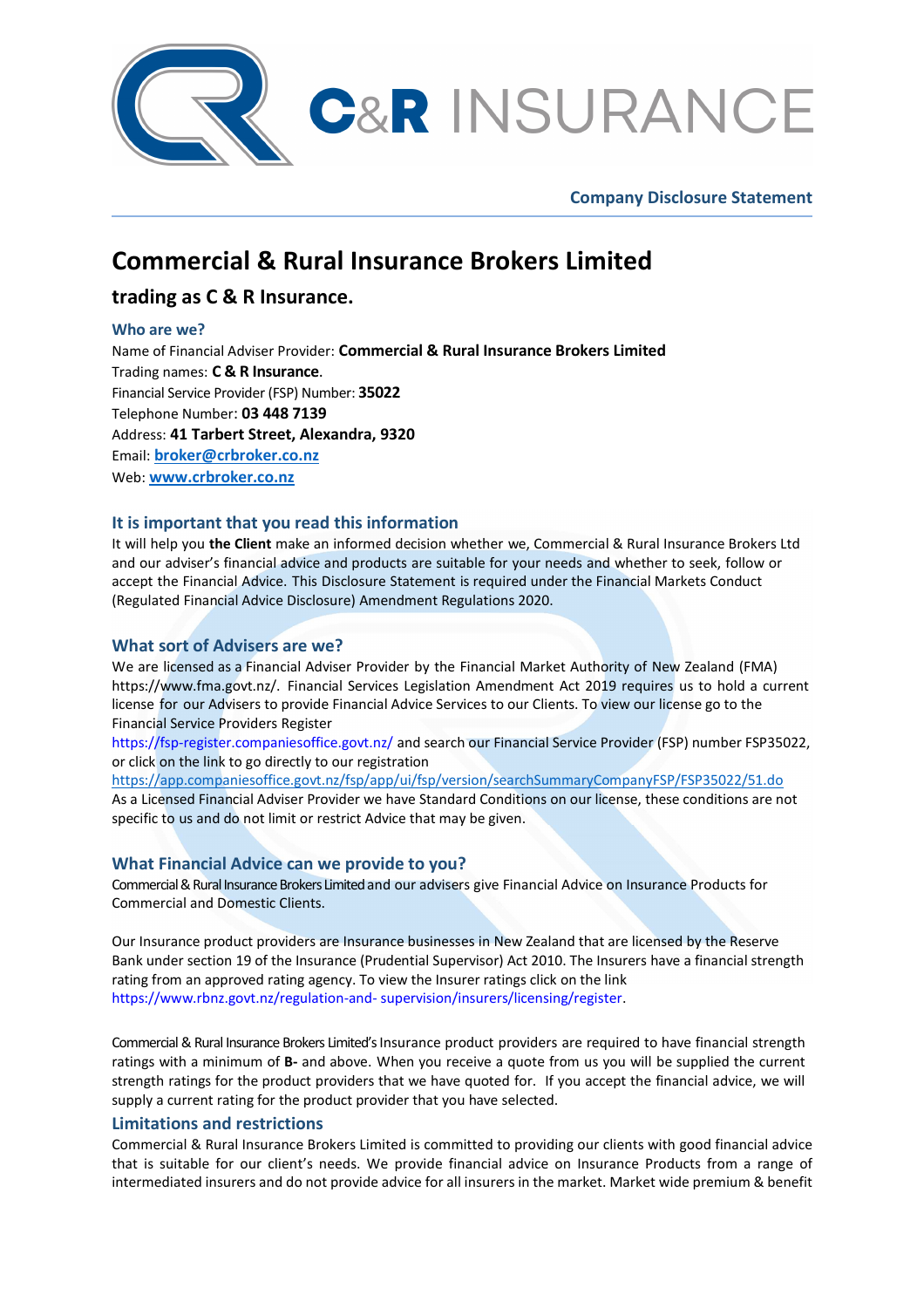comparisons are not completed. The insurance providers used are noted in Appendix A Remuneration & Insurer Schedule.

#### **What fees do we charge?**

We will charge fees for general insurance products that are payable by you, the client, when our advice is followed, accepted and the insurance policy is purchased. The fees we charge are for our service, placement, implementation and administration of the insurance policies that you choose to accept and purchase. The total fees payable may increase with the number of insurance policies that you choose to purchase.

The fees are payable by you and are due by the effective date of the policy which is on the invoice.

#### **How do we act with Integrity?**

To ensure that we and our advisers prioritise your interests above our own, we follow an advice process that ensures recommendations are made on the basis of your individual goals and circumstances. Our advisers complete annual and ongoing training about how to manage conflict of interests and a register of interests is maintained. We monitor these registers and provides additional training where necessary. We perform an annual review of our compliance programme.

You should be aware there are potential conflicts of interest that you, the Client may need to take into consideration when you decide to seek and accept financial advice from us or our advisers. This includes noting that C & R Insurance is paid a commission for arranging insurance products. We will make you aware of any conflicts when giving advice.

#### **How do we get paid for the Financial Advice and Products that we provide to you?**

Commercial & Rural Insurance Brokers Limited receive commission when the client accepts our financial advice and purchases an insurance policy or Life & Health product. Our advisors are remunerated for the services that they provide as an employee/ advisor.

The commission is paid by the **Insurer** (product provider's) for the insurance business on each insurance policy that the Client purchases. The commission that is paid to us for Fire & General Insurance products can be between the range of 0-30% of the insurer portion (total premium of the Insurance Policy less government levies and taxes). Please see the attached Remuneration & Insurer Schedule Appendix A that shows the range commission rates that Commercial & Rural Insurance Brokers Ltd may receive.

#### **NZBrokers Management Limited**

We are a member of NZbrokers Management Limited, NZbrokers Management Limited provides services such as IT, education, training, technical insurance product and claims support and group member benefits to us. When a client accepts our financial advice as your adviser and purchases a policy NZbrokers may receive a service fee or technology fee from the Product Provider.

#### **Compliments/ Complaints**

It's always nice to hear a compliment first hand, so if we've done a particularly great job, either tell your C & R Insurance advisor directly or send us an email to broker@crbroker.co.nz

But, If you have a problem, concerns or you are dissatisfied with either a product or financial advice service that has been provided by us or one of our Advisers and you require action to be taken please tell us so that we can help and fix the issue. To make a complaint please follow this link www.crbroker.co.nz which will give details on our Complaints Process and how to make a complaint.

If a complaint is received by us we will approach all complaints with an open mind, listen and treat each complainant as an individual and with courtesy and respect.

We will promptly acknowledge the complaint at the earliest possible opportunity and make every attempt will be made to resolve your complaint in a timely manner, with staff escalating as necessary to Senior Management or Complaints Manager.

You will receive a written decision, remedies and resolution as soon as practicable after we have decided the outcome.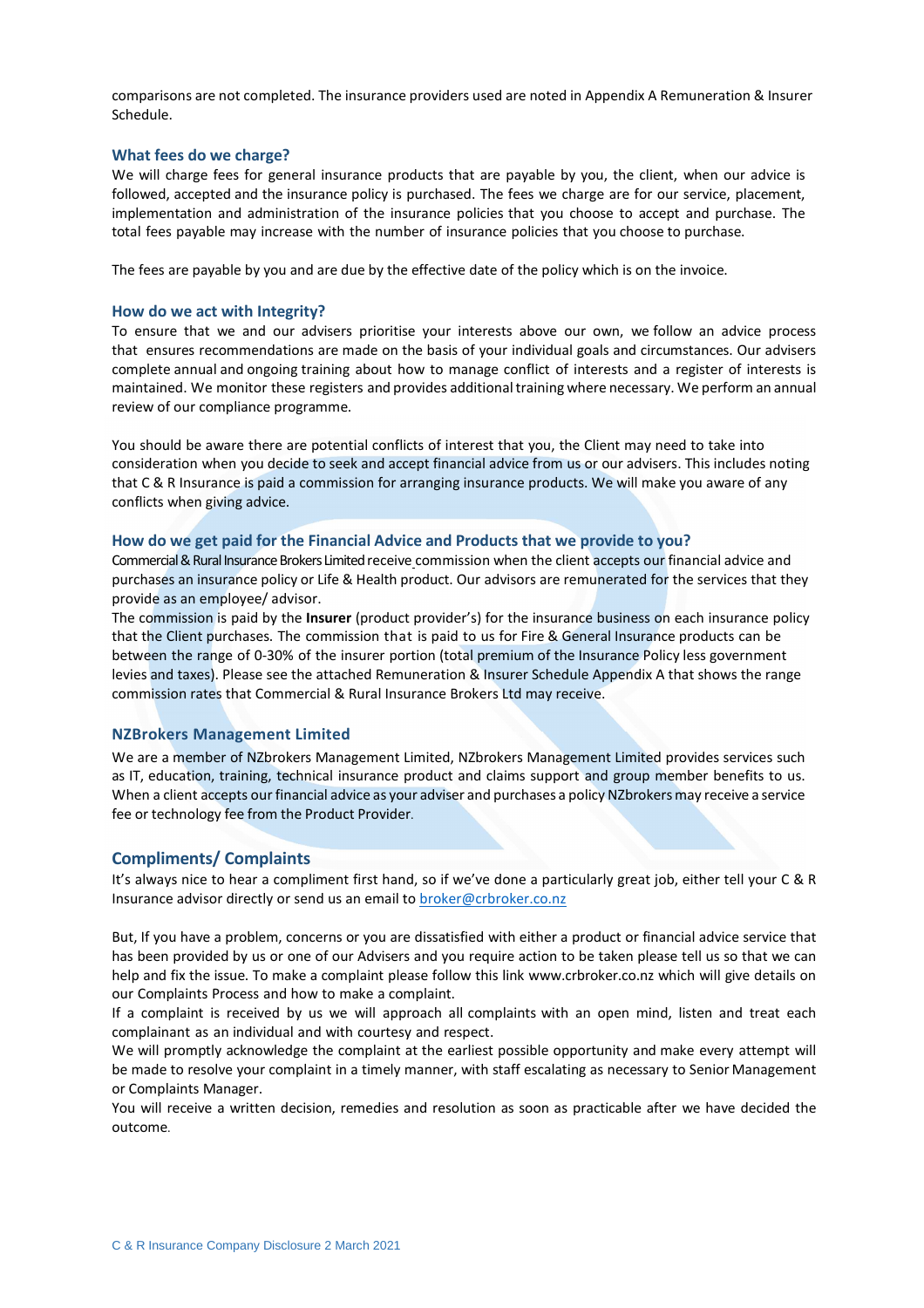### **What to do if you are not satisfied after making a Complaint?**

If you feel your complaint is not resolved to your satisfaction using our complaints process, or you are unsatisfied with the response or resolution, you can contact **Insurance & Financial Services Ombudsman Scheme (IFSL)** is a dispute resolution scheme who we are a member of**.** This service **will cost you nothing** and is independent service that will help investigate or resolve the complaint.

You can click on this link to find out how to make a complaint to the **Insurance & Financial Services Ombudsman Scheme** https://www.ifso.nz/complaints#how-to-make-a-complaint *You can contact IFSO at:*

**Postal Address: P.O. Box 10-845, Wellington 6143** 

**Email: info@ifso.org.nz Telephone: 0800 888 2020 Website: http://www.ifso.nz/**

#### **What are our Advisers duties?**

Our Advisers give financial advice to clients on Commercial & Rural Insurance Brokers Limited behalf. When giving advice all our Advisers must:

- Hold a Level 5 New Zealand Certificate in Financial Services
- Maintain competence, knowledge and skills for giving financial advice by completing continuing professional development.
- Abide by the Code of Professional Conduct for Financial Services and have Ethical behaviour, good conduct and provide Client Care. https://www.mbie.govt.nz/assets/a96d1b4800/code-ofprofessional-conduct-for-financial-advice- services.pdf
- Listen to the client carefully to discover their needs.
- Recommend products or services that meet the client needs and explain why.
- Give clear and concise communication.
- Protect client information.
- Give priority to the client's interests when giving financial advice.

#### **Who licenses and regulates us?**

The Financial Markets Authority. You can report information about us to the Financial Markets Authority at: https://www.fma.govt.nz/contact/ or email questions@fma.govt.nz but if you want to complain you should use our dispute resolution procedures described under *How to make a Complaint?* And *What to do if you are not satisfied after making a complaint?* 

**This disclosure statement was prepared on: 2 March 2021 Updated:**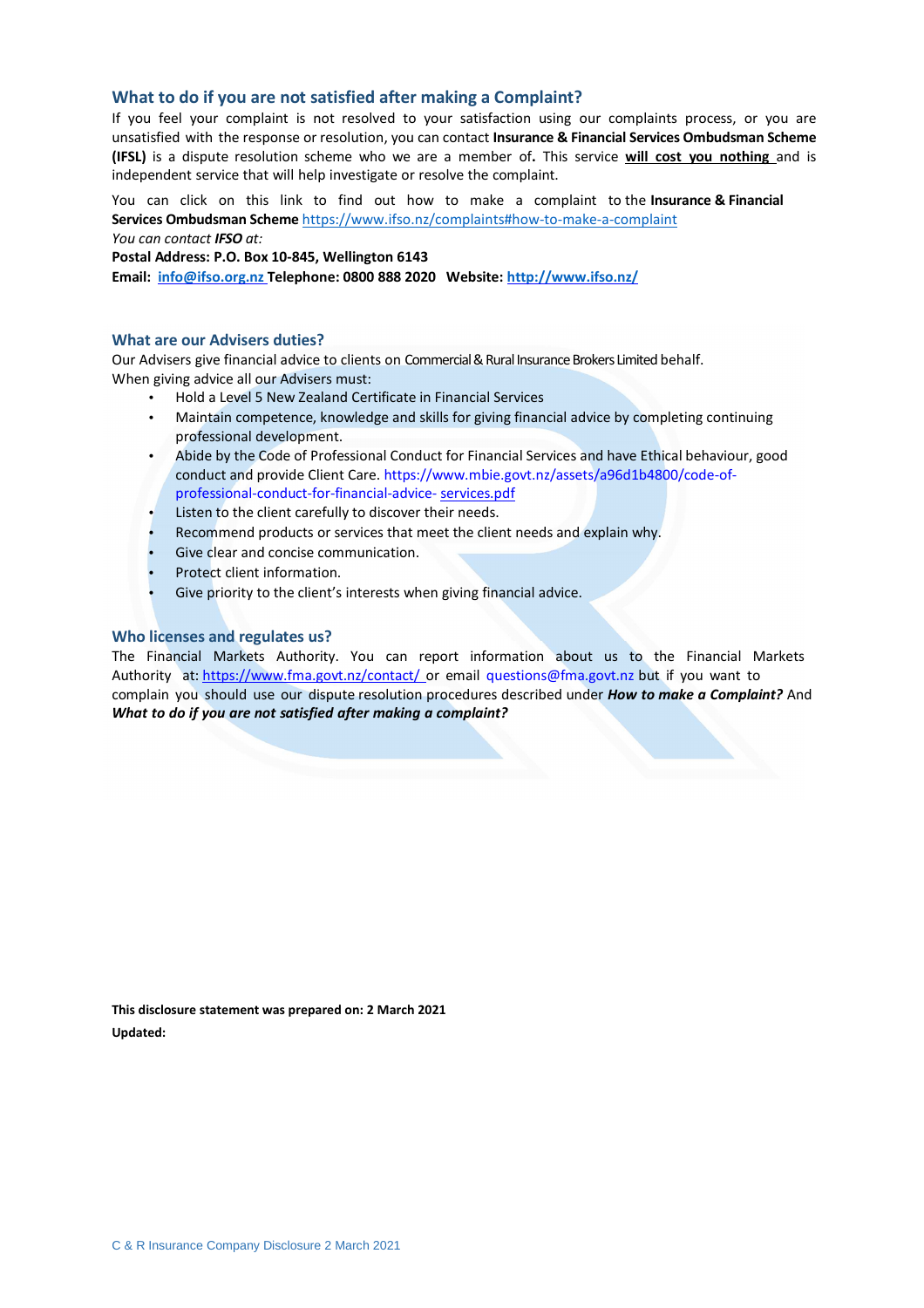

# **APPENDIX A – Remuneration & Insurer Schedule**

Commercial & Rural Insurance Brokers Ltd gets paid commission on the Insurance products we sell.

The amount of commission paid depends on the type of business you do with us.

The following list shows the range of commission rates on Insurance products applicable as at 1<sup>st</sup> March 2021

| <b>Class of Business</b>     | <b>Commission Range</b> |
|------------------------------|-------------------------|
| Domestic Insurances          | 10% - 24.5%             |
| Vehicle Insurance            | 10% - 14.5%             |
| Motorcycle                   | 10% - 14.5%             |
| Disaster Insurance           | $5% - 9.5%$             |
| Farm Insurances              | 10% - 24%               |
| Bloodstock                   | 10% - 19%               |
| Liability Insurances         | 15% - 24%               |
| Professional Indemnity       | 19% - 24%               |
| Material Damage              | 22% - 24%               |
| <b>Business Interruption</b> | 20% - 24%               |
| Machinery Breakdown          | 22% - 24%               |
| <b>Contract Works</b>        | 20% - 24%               |
| <b>Trade Credit</b>          | 10%                     |
| Forestry                     | 10% - 20%               |
| <b>Aviation Insurances</b>   | 7.5% - 20%              |
| Marine Cargo                 | 17.5% - 21%             |
| Marine Hull                  | 10% - 21.5%             |
| Personal Accident            | 21.5% - 24%             |
| <b>Bonds</b>                 | 10% - 20%               |
| Travel                       | 20% - 27%               |
| Life Insurance products      | 30% - 150%              |
| Health Insurance products    | 10% - 140%              |

\* Commission on all products is paid from the product provider to Commercial & Rural Insurance Brokers Limited which then pays the operating costs of the business including wages & salaries of employees.

Commercial & Rural Insurance Brokers Ltd may also charge a policy fee on Fire & General Insurance products which would be included in any premium invoice you receive from us.

Should you decide to cancel a risk at any time, you may receive a refund of unexpired premium less any cancellation fees that may be applied.

| <b>General Insurers</b> |                                                        |  |
|-------------------------|--------------------------------------------------------|--|
| <b>Insurers Name</b>    | <b>Full Name</b>                                       |  |
| <b>AIG</b>              | AIG Insurance New Zealand Limited                      |  |
| Allianz                 | Allianz Australia Insurance Limited                    |  |
| AMP                     | <b>AMP General Insurance</b>                           |  |
| Ando                    | Ando Insurance Group Ltd                               |  |
| Chubb                   | Chubb Insurance New Zealand Limited                    |  |
| Delta                   | Delta Insurance NZ                                     |  |
| Dual                    | Dual New Zealand                                       |  |
| <b>IUA</b>              | International Underwriting Agencies Ltd                |  |
| Lumley                  | Lumley, a business division of IAG New Zealand Limited |  |
| <b>NZI</b>              | NZI, a business division of IAG New Zealand Limited    |  |
| QBE                     | QBE Insurance (Australia) Limited                      |  |
| Rosser                  | <b>Rosser Underwriting</b>                             |  |
| Vero                    | Vero Insurance New Zealand Limited                     |  |